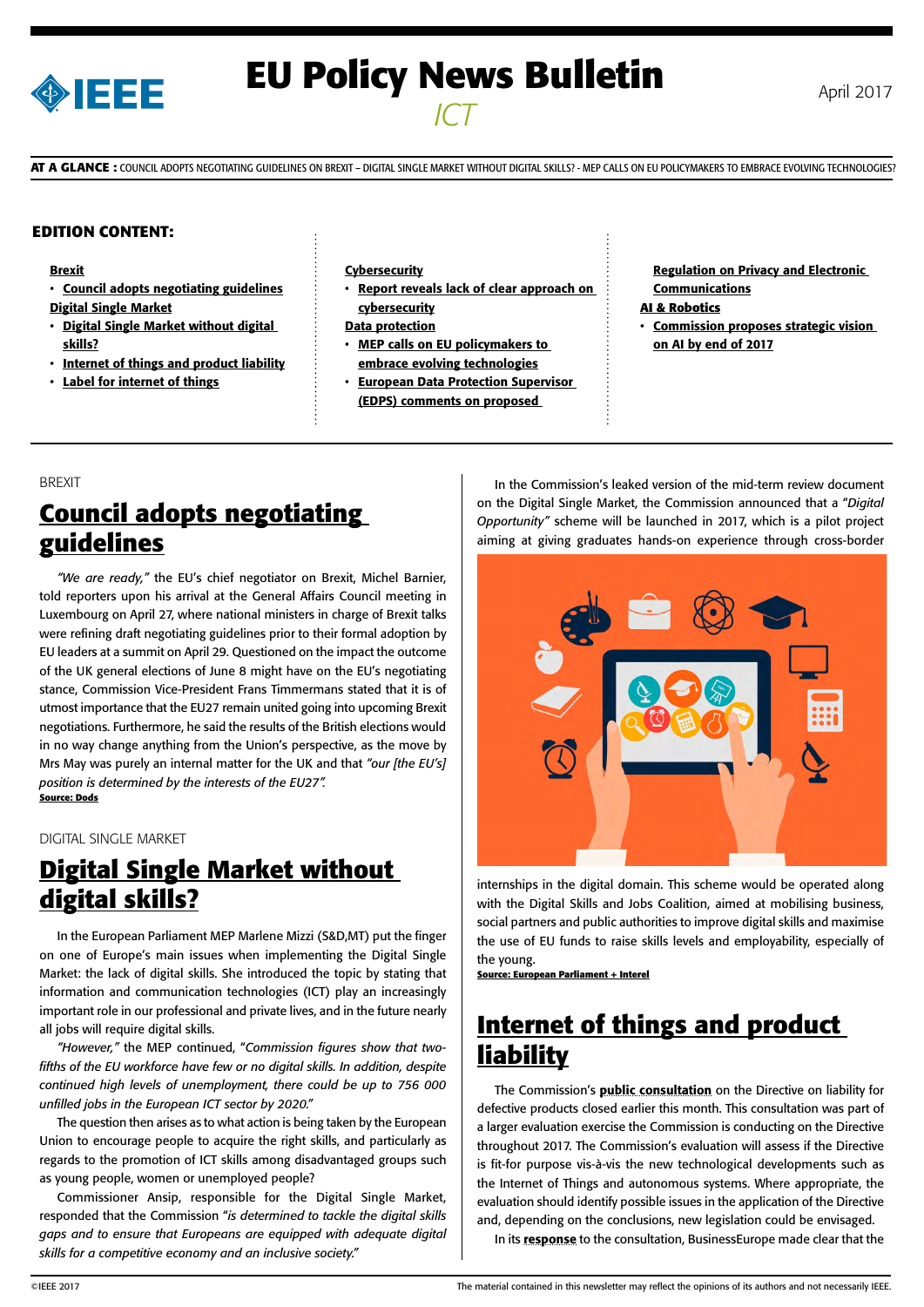<span id="page-1-0"></span>current Directive's provisions are flexible enough to cover new technological developments, such as the Internet of Things, smart devices and the cloud. BusinessEurope however believes that adapted or dedicated liability rules might be appropriate for completely autonomous automated systems such as, for example, self-driving cars.

### **Label for internet of things**

This month the unit dealing with Internet of Things (IoT) within European Comission's DG Connect said that the Commission will put forward a package of measures in the autumn of 2017 to update the 2013 Cybersecurity Strategy, which would include a certification program that would allow companies to affix safety labels to devices and applications used in the IoT field declaring them safe and trustworthy.



This could be modelled on the 'CE' mark that labels consumer goods as safe to use or draw on the EU system that grades the energy efficiency of washing machines and other white goods and assigns them labels with a range of colours and letters.

This IoT model and certification program would fall into the category of "*policy actions to facilitate the single market".*

The Commission is currently working on an impact assessment for the upcoming policy and is looking into different policy options, going from soft-law and non-binding recommendations to legislation which would harmonize the different certification schemes across Member States. **Source: M-Lex + Interel**

#### **CYBERSECURITY**

### **Report reveals lack of clear approach on cybersecurity**

In its [report](http://www.ecfr.eu/page/-/DIGITAL_POWER_PROJECT_REPORT_13_April_pages.pdf) *"Europe's digital power: from geo-economics to cybersecurity",* the European Council on Foreign Relations highlighted that the digital space is highly contested, with many competing strands and areas of activity.

According to the Council, within the EU and among Member States there is no clear approach as to how to govern this space. The report puts forward an understanding of digital power which rests on, first, the strength of the digital economy and, second, cyber capability.

The report also finds that Europe's faltering progress towards the completion of the digital single market and its sluggish response to cyber threats are *"unfortunately suggestive of a reluctance to get fully to grips with digital as a medium".* **Source: ECFR**

### **MEP calls on EU policymakers to embrace evolving technologies**

At an event organized by **[ISACA](https://www.isaca.org/Pages/default.aspx?cid=1210053&Appeal=SEM&gclid=Cj0KEQjw0IvIBRDF0Yzq4qGE4IwBEiQATMQlMVkvM8aVP4xiMOkKFOIvwKtE--9EtVKLUC1xaJ04tEEaAiRA8P8HAQ)** in Brussels earlier this week, Axel Voss MEP called on the EU policymakers to push for policies that drive growth and innovation in the digital world: *"Currently, several political groups in the Parliament hold on to a concept of data protection from the 1980s. It is time for them to understand that privacy protection needs to evolve with and adapt to changing technologies and realities."* 

Mr Voss found that the concepts of protection of privacy and data would have to adapt to the evolving technologies. EU policymakers, according to Mr Voss, still refer to the same concept of privacy protection as 30 years ago. Their too rigid and strong focus on privacy protection could hamper the growth of technologies as well as the innovation they bring to our society to combat cyberthreats.

He added that EU legislation should be thriving innovation. He reiterated his earlier point by stating that the EU is strong in upholding data protection, yet performing worse when it comes to pushing growth and innovation. He concluded by saying that he believed *"consent"* was the wrong element for the consumer to have his data protected, as he would always "consent" in order to make use of the service subsequently. **Source: Interel**

#### **European Data Protection Supervisor (EDPS) comments on proposed Regulation on Privacy and Electronic Communications**

In its **[opinion](https://edps.europa.eu/sites/edp/files/publication/17-04-24_eprivacy_en.pdf)**, the European Data Protection Supervisor outlines its position on the proposal for a Regulation on Privacy and Electronic Communications, which is to repeal and replace the ePrivacy Directive.

The EDPS has concerns whether the proposal, as it stands, can in fact deliver on its promise to ensure a high level of protection of privacy in electronic communications: *"We need a new legal framework for ePrivacy, but we need a smarter, clearer and stronger one. There is still a lot to do: the complexity of the rules, as outlined in the Proposal, is daunting. Communications are sliced into metadata, content data, data emitted by terminal equipment. Each being entitled to a different level of confidentiality and subject to different exceptions. This complexity may bring a risk of -perhaps unintended- gaps in protection."* 

The EDPS finds that most of the definitions on which the proposal relies will be negotiated and decided in the context of a different legal instrument: the European Electronic Communications Code. There is no legal justification today for linking the two instruments so closely, the supervisor finds, and the competition and market-focused definitions from the Code are simply not fit for purpose in the fundamental rights context. The EDPS therefore argues for including a set of necessary definitions in the ePrivacy Regulation, taking into account its intended scope and objectives.

The EDPS also calls on policymakers to pay particular attention to the question of processing of electronic communications data by controllers other than providers of electronic communications services. The additional protections offered to communications data would be pointless if they could easily be circumvented by, for example, transferring the data to third parties. Finally, it should also be ensured that the ePrivacy rules do not permit a lower standard of protection than that enshrined in the GDPR, according to the European supervisor. For example, consent should be genuine, offering a freely given choice to users, as required under the GDPR. **Source: EDPS**